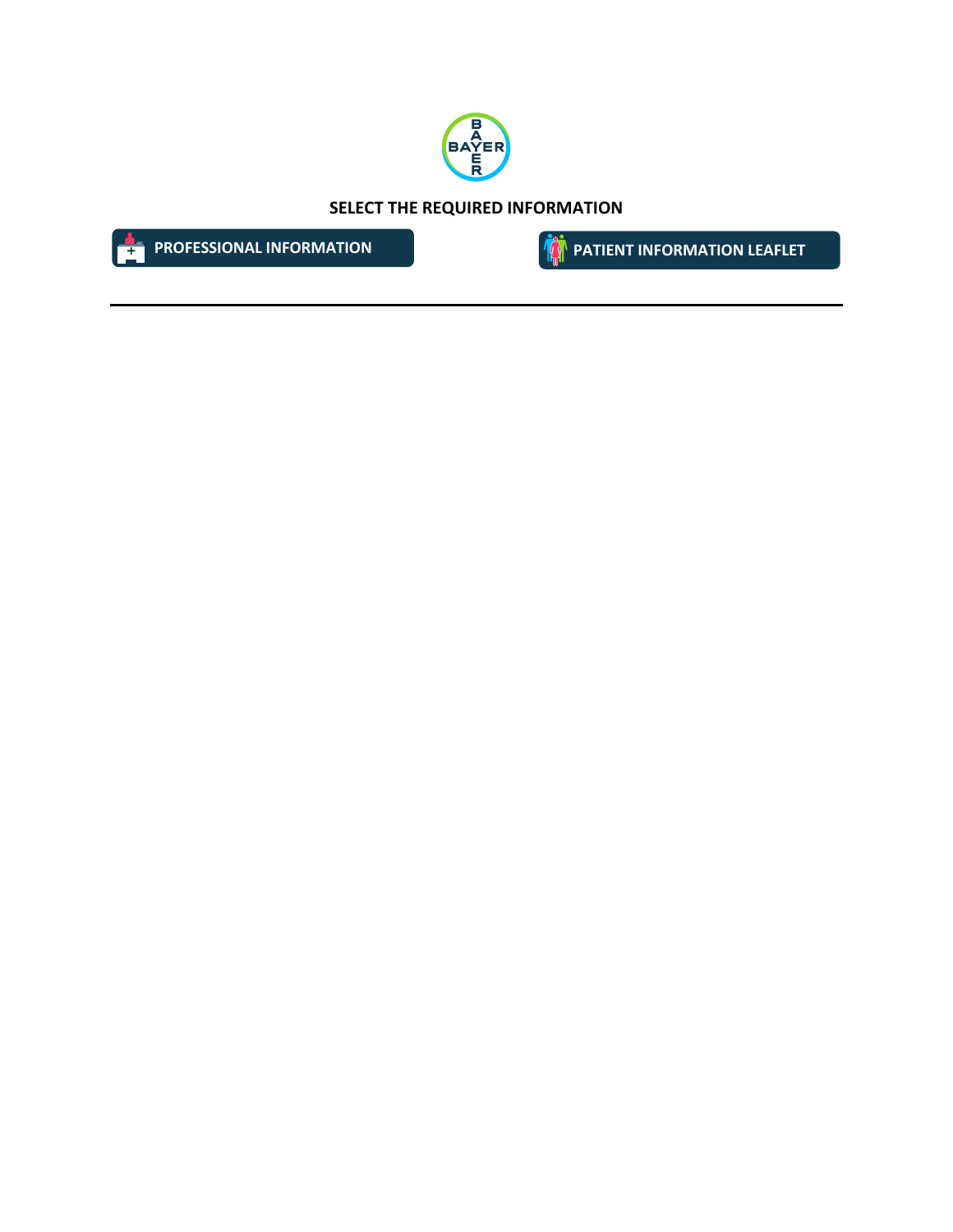<span id="page-1-0"></span>

|  | <b>Bayer (Pty) Ltd</b> |  |
|--|------------------------|--|
|--|------------------------|--|

**Bayer (Pty) Ltd Approved date: 01 June 2020**

### **PATIENT INFORMATION LEAFLET**

**SCHEDULING STATUS:** S4

# **STIVARGA® 40 mg FILM-COATED TABLET**

Regorafenib Sugar free

### **Read all of this leaflet carefully before you start taking STIVARGA.**

- Keep this leaflet. You may need to read it again.
- If you have further questions, please ask your doctor or your pharmacist.
- STIVARGA has been prescribed for you personally and you should not share your medicine with other people. It may harm them, even if their symptoms are the same as yours.

### **What is in this leaflet**

- 1. What STIVARGA is and what it is used for
- 2. What you need to know before you take STIVARGA
- 3. How to take STIVARGA
- 4. Possible side effects
- 5. How to store STIVARGA
- 6. Contents of the pack and other information

### 1. **What STIVARGA is what it is used for**

Stivarga contains the active substance regorafenib. It is a medicine used to treat cancer by slowing down the growth and spread of cancer cells and cutting off the blood supply that keeps cancer cells growing.

Stivarga is used to treat:

- colon or rectal cancer that has spread to other parts of the body in patients who have received other treatments or cannot be treated with other medicines (fluoropyrimidine-based chemotherapy, an anti-VEGF therapy, and, if RAS wild type, an anti-EGFR therapy).
- gastrointestinal stromal tumors (GIST), a type of cancer of the stomach and bowel, in patients who have been previously treated with other anticancer medicines (2 tyrosine kinase inhibitors)
- liver cancer in patients who have been previously treated with another anticancer medicine

If you have any questions about how STIVARGA works or why this medicine has been prescribed for you, please ask your doctor.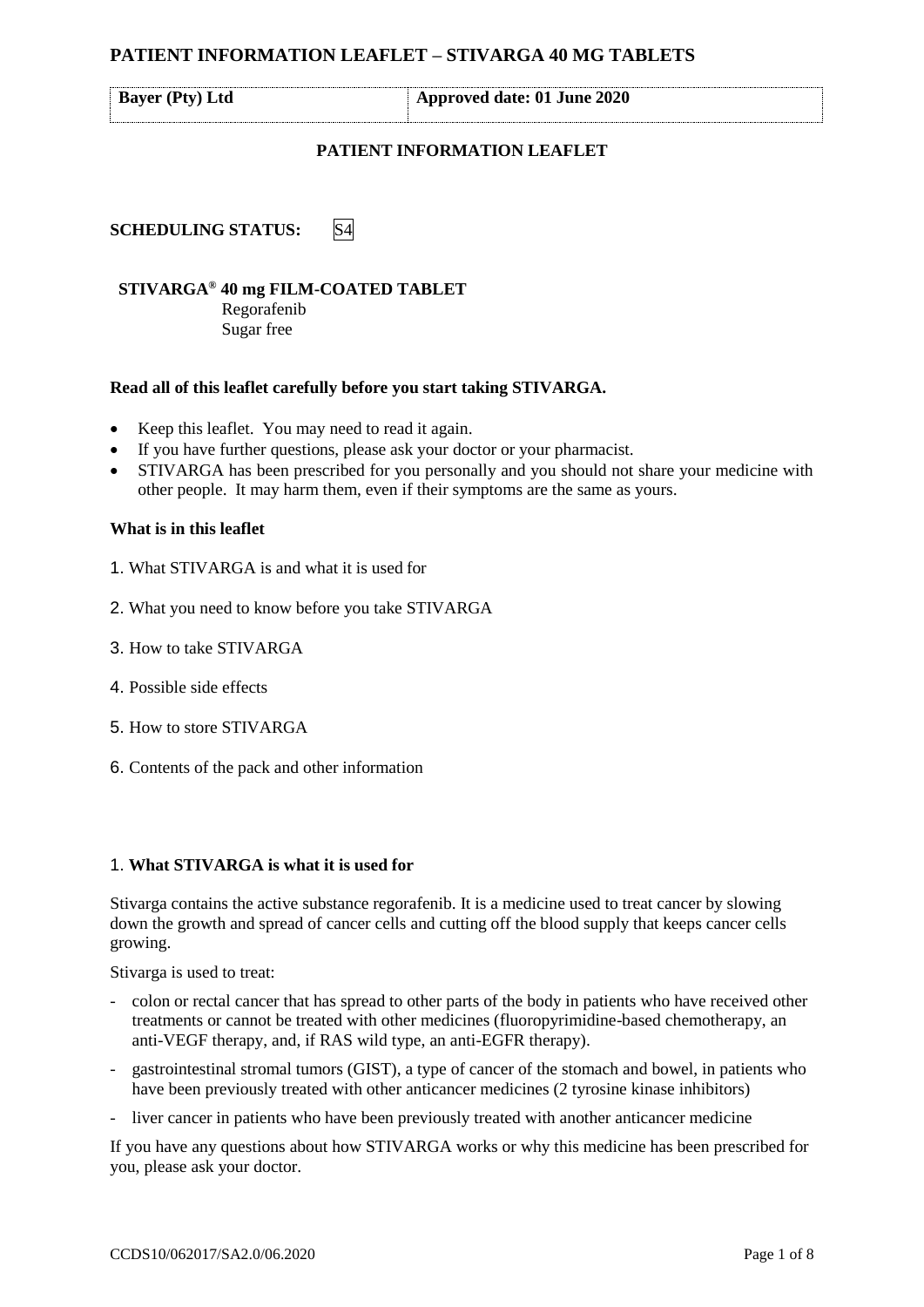| $\vert$ Approved date: 01 June 2020<br><b>Bayer</b> (Pty) Ltd |  |
|---------------------------------------------------------------|--|
|---------------------------------------------------------------|--|

### 2. **What you need to know before you take STIVARGA**

### **Do not take STIVARGA:**

- if you are hypersensitive (allergic) to regorafenib or any of the other ingredients of STIVARGA.
- if you are pregnant or planning to become pregnant.
- if you are breastfeeding your baby.
- if you have severe stomach and bowel problems

### **Warnings and precautions**

Talk to your doctor or pharmacist before taking STIVARGA.

Take special care with STIVARGA:

- If you have any liver problems including Gilbert's syndrome with signs of: yellowish discoloration of the skin and the whites of the eyes, dark urine, confusion and/or disorientation. Treatment with STIVARGA may lead to a higher risk of liver problems. Prior to and during the treatment with STIVARGA your doctor will do blood tests to monitor your liver function.
- If you get an infection with signs such as high fever, severe cough with or without an increase in mucus (sputum) production, severe sore throat, shortness of breath, burning / pain when urinating, unusual vaginal discharge or irritation, redness, swelling and/or pain in any part of the body. Your doctor may temporarily stop your treatment.
- **If you had or have any bleeding problems** and if you are taking warfarin or a medicine that thins the blood to prevent blood clots. Treatment with STIVARGA may lead to a higher risk of bleeding. Before you start STIVARGA your doctor may decide to do blood tests.
- **If you get severe stomach and bowel problems**, your doctor will discontinue treatment with STIVARGA. Get medical help immediately, if you get the following symptoms: severe stomach or bowel pain or stomach or bowel pain that does not go away, vomiting blood, red or black stools.
- **If you get chest pain or have any heart problems**. Before you start STIVARGA and during treatment your doctor will check how well your heart is working.
- **If you develop a severe and persistent headache, visual disturbances, seizures or altered mental status** (such as confusion, memory loss or loss of orientation), that may be associated with increased blood pressure, please contact your doctor immediately.
- **If you have high blood pressure.** STIVARGA can raise your blood pressure, and your doctor will monitor your blood pressure prior to and during the treatment and may give you a medicine to treat high blood pressure.
- **If you recently had, or are going to have, a surgical procedure.** STIVARGA might affect the way your wounds heal, and treatment may need to be temporarily stopped before surgery and until your wound has healed.
- **If you experience skin problems.** STIVARGA can cause redness, pain, swelling or blisters on the palms of your hands or soles of your feet or thickening of the outer layer of your skin. If you notice any changes, be sure to contact your doctor. To manage your symptoms, your doctor may recommend the use of creams and/or the use of shoe cushions and gloves. If you get this side effect, your doctor may change your dose or stop your treatment until your condition improves.

Before you use STIVARGA **tell your doctor if any of these conditions apply to you.** You may need treatment for them, and extra tests may be done (see Possible Side Effects).

### **Other medicines and STIVARGA**

Always tell your healthcare provider if you are taking any other medicine. (This includes all complementary or traditional medicines).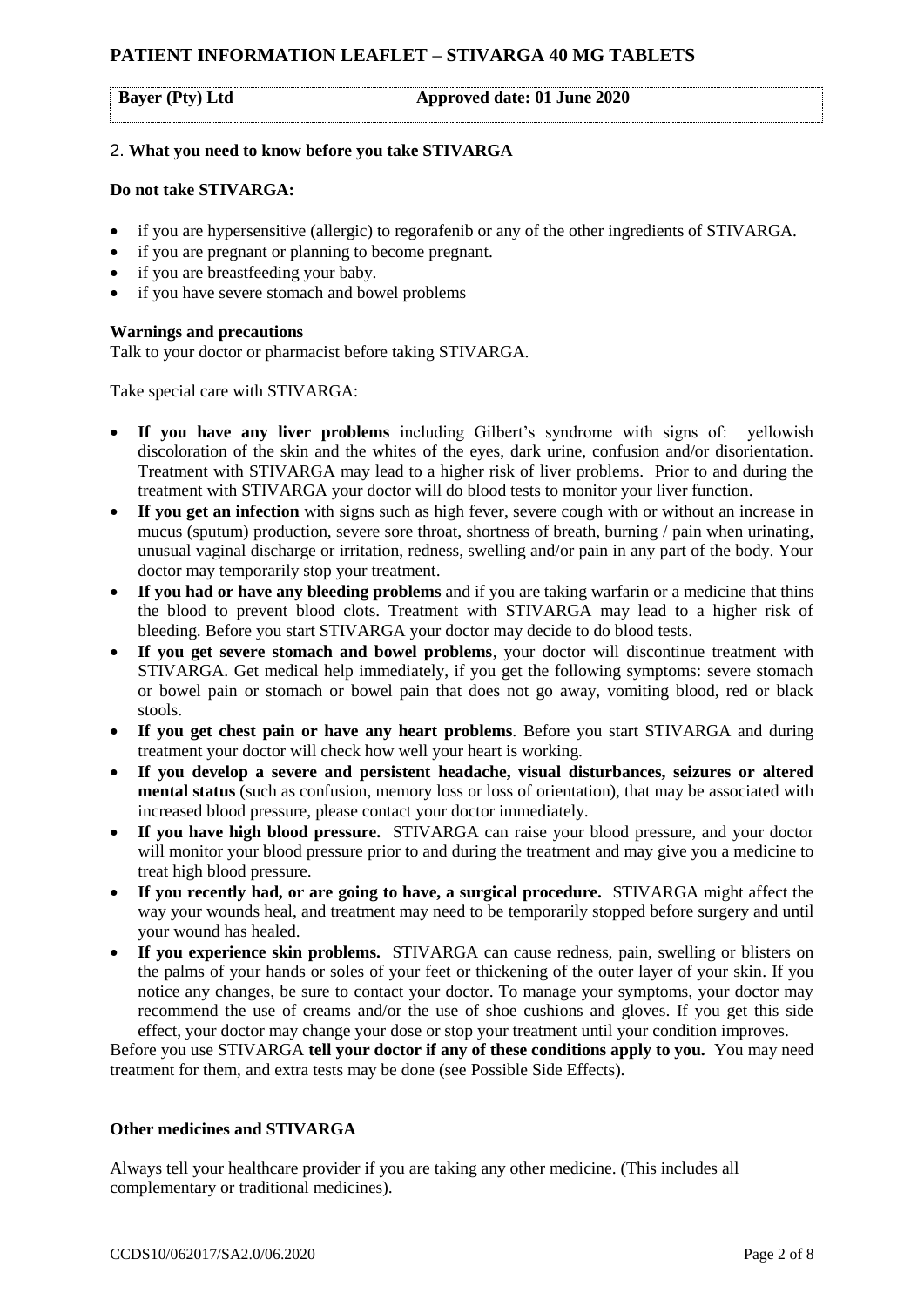|  | <b>Bayer (Pty) Ltd</b> | Approved date: 01 June 2020 |  |
|--|------------------------|-----------------------------|--|
|--|------------------------|-----------------------------|--|

Some medicines may affect the way STIVARGA works or STIVARGA may affect how other medicines work and cause serious side effects. In particular, tell your doctor if you are taking any of the following medicines:

- ketoconazole, itraconazole, posaconazole, voriconazole typically used to treat fungal infections
- rifampin, clarithromycin, telithromycin typically used to treat bacterial infections
- phenytoin, carbamazepine or phenobarbitone typically used to treat epilepsy (seizures)
- methotrexate typically used to treat cancer, psoriasis and autoimmune diseases
- rosuvastatin, fluvastatin, atorvastatin typically used to treat high cholesterol
- warfarin typically used to thin your blood

### **Taking STIVARGA with food and drink:**

Avoid drinking grapefruit juice while taking STIVARGA. This can affect the way STIVARGA works.

#### **Pregnancy, breastfeeding, fertility**

If you are pregnant or breastfeeding, think you may be pregnant or are planning to have a baby, please consult your doctor, pharmacist or other health care provider for advice before taking this medicine.

Tell your doctor if you think you are pregnant, may be pregnant or plan on becoming pregnant as STIVARGA should not be used during pregnancy unless clearly necessary. Your doctor will discuss with you the potential risks of taking STIVARGA during pregnancy.

Avoid becoming pregnant while being treated with STIVARGA, as this medicine may harm your unborn baby.

Both women of childbearing potential and men should use effective contraception during treatment and for at least eight weeks after completion of treatment.

STIVARGA may reduce fertility in both men and women. Ask your doctor for advice before taking STIVARGA.

You must not breastfeed your baby during STIVARGA treatment, as it may interfere with the growth and development of your baby. Tell your doctor if you are breastfeeding or planning to breastfeed.

#### **Driving and using machines**

STIVARGA may cause tremor and fatigue that may impair your ability to drive or use machines. It is not always possible to predict to what extent STIVARGA may interfere with your daily activities. Please ensure that you do not engage in the above activities until you are aware of the measure to which STIVARGA affects them.

### **Important information about some ingredients of STIVARGA**

This medicine contains 55.8 mg of sodium (main component of cooking/table salt) per daily dose (4 tablets). To be taken into consideration by patients on a controlled sodium diet.

This medicine contains 1.68 mg of lecithin (derived from soya) per daily dose (4 tablets).

### 3. **HOW TO TAKE STIVARGA:**

Do not share medicines prescribed for you with any other person.

Always take STIVARGA exactly as your doctor has instructed you. You should check with your doctor or pharmacist if you are unsure.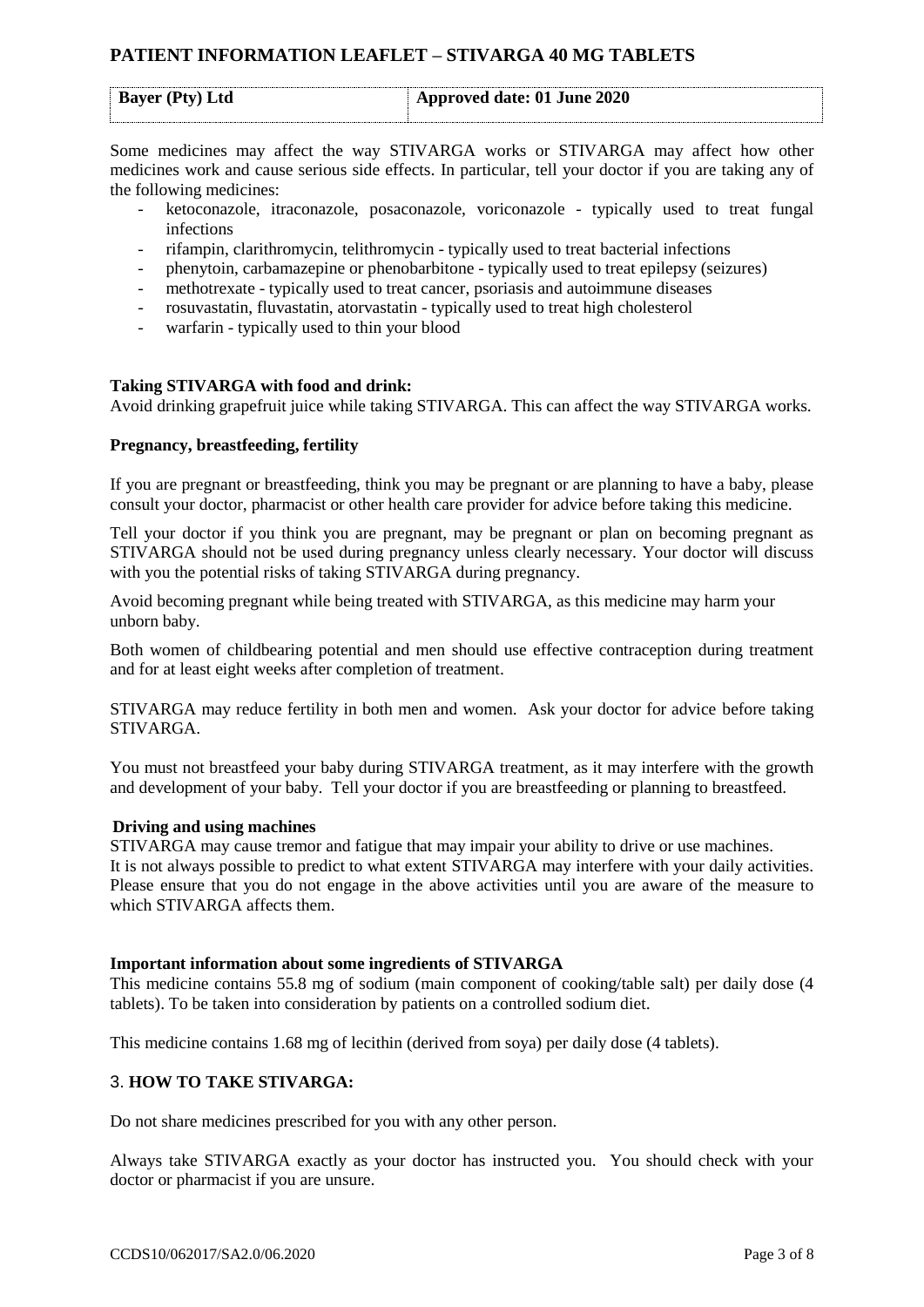| <b>Bayer</b> (Pty) Ltd | Approved date: 01 June 2020 |  |
|------------------------|-----------------------------|--|
|                        |                             |  |

**The recommended daily dose** in adults is 4 x STIVARGA 40 mg tablets (160 mg regorafenib).Your doctor may change your dose. Take the dose of STIVARGA that your doctor prescribes for you.

Your doctor will usually ask you to take STIVARGA for 3 weeks and then to stop for 1 week. This is 1 cycle of treatment. Take STIVARGA at the same time each day. Swallow the tablets whole with water after a light (low-fat) meal. You should not take STIVARGA together with grapefruit juice (see also section 'Taking Stivarga with food and drink').

Your doctor may need to reduce your dose or may decide to interrupt or discontinue the treatment permanently if necessary. You will usually take STIVARGA as long as you are benefitting and not suffering unacceptable side effects.

STIVARGA is eliminated mainly by the liver. No dosage adjustment is necessary if you have a mildly or moderately impaired liver function. If you have a mildly or moderately impaired liver function, your doctor should monitor you closely while you are being treated with STIVARGA. If your liver function is severely impaired, you should not be treated with STIVARGA, as there are no data on the use of STIVARGA in patients with a severely impaired liver function.

No dosage adjustment is necessary if you have a mildly, moderately or severely impaired kidney function.

## **If you take more STIVARGA than you should:**

In the event of overdosage, consult your doctor or pharmacist. If neither is available, seek help at the nearest hospital or poison control centre.

Taking too much STIVARGA may make some side effects more likely or more severe, especially:

- skin reactions (rash, blisters, redness, pain, swelling, itching or peeling of your skin).
- dysphonia (voice changes or hoarseness).
- diarrhoea (frequent or loose bowel movements).
- mucosal inflammation (mouth sores).
- dry mouth.
- decreased appetite.
- hypertension (high blood pressure).
- fatigue (excessive tiredness).

### **If you forget to take STIVARGA**

If you miss a dose, take it as soon as you remember on that day. Do not take two doses of STIVARGA on the same day to make up for a missed dose from the previous day. Tell your doctor about any missed dose.

### 4. **POSSIBLE SIDE EFFECTS**

STIVARGA can have side effects.

Not all side effects reported for STIVARGA are included in this leaflet. Should your general health worsen or if you experience any untoward effects while taking STIVARGA, please consult your health care provider for advice.

STIVARGA may also affect the results of some blood tests.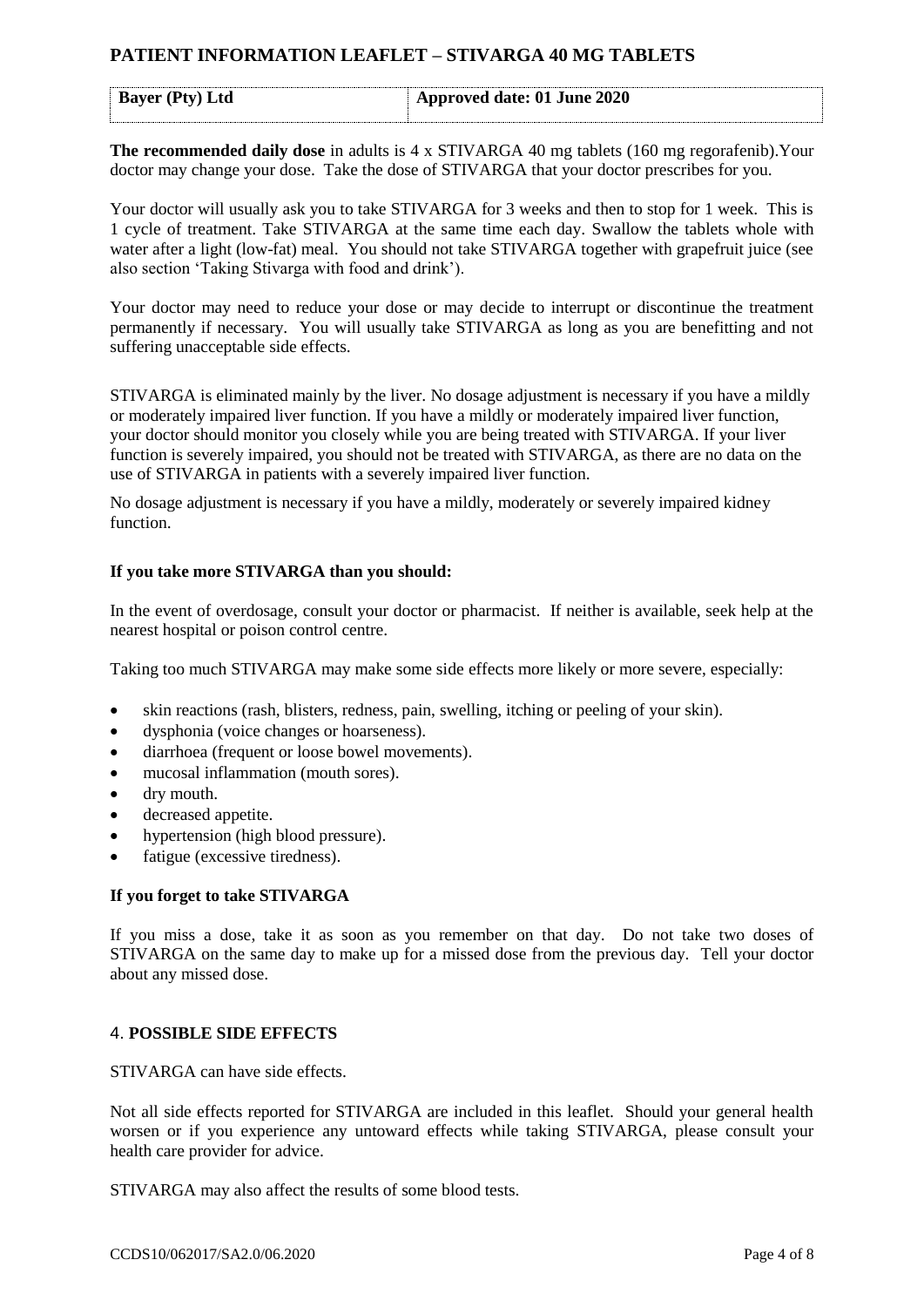| <b>Bayer</b> (Pty) Ltd | $\vert$ Approved date: 01 June 2020 |
|------------------------|-------------------------------------|
|------------------------|-------------------------------------|

**The most serious side effects,** for which a fatal outcome has been observed, are:

severe liver injury, bleeding, gastrointestinal perforation and infection.

**Tell your doctor** immediately if you have any of the following symptoms:

### **Liver problems:**

Treatment with STIVARGA may lead to a higher risk of severe liver problems. Get medical help immediately if you get the following symptoms:

- yellowish discoloration of the skin and the whites of the eyes.
- dark urine.
- confusion and/or disorientation.

These may be signs of severe liver injury.

### **Bleeding:**

STIVARGA can cause severe bleeding in the digestive system such as stomach, throat, rectum or intestine, or in the lungs, kidneys, mouth, vagina and/or brain. Get medical help immediately if you get the following symptoms:

- passing blood in the stools or passing black stools,
- passing blood in the urine,
- stomach pain,
- coughing/vomiting up blood,
- menstrual bleeding that is heavier than normal,
- unusual vaginal bleeding,
- frequent nose bleeds.

These may be signs of bleeding.

### **Gastrointestinal perforation or fistula (severe stomach and bowel problems)**

Get medical help immediately if you get the following symptoms:

- severe stomach (abdominal) pain or stomach pain that does not go away,
- vomiting blood,
- red or black stools.

These may be signs of gastrointestinal perforation or fistula (severe stomach or bowel problems).

### **Infection**

Treatment with STIVARGA may lead to a higher risk of infections especially of the urinary tract, nose, throat and lung. Treatment with Stivarga may also lead to a higher risk of fungal infections of the mucous membrane, skin or the body. Get medical help immediately if you get the following symptoms:

- high fever,
- severe cough with or without an increase in mucus (sputum) production,
- severe sore throat
- shortness of breath
- burning / pain when urinating,
- unusual vaginal discharge or irritation
- redness, swelling and/or pain in any part of the body

These may be signs of an infection.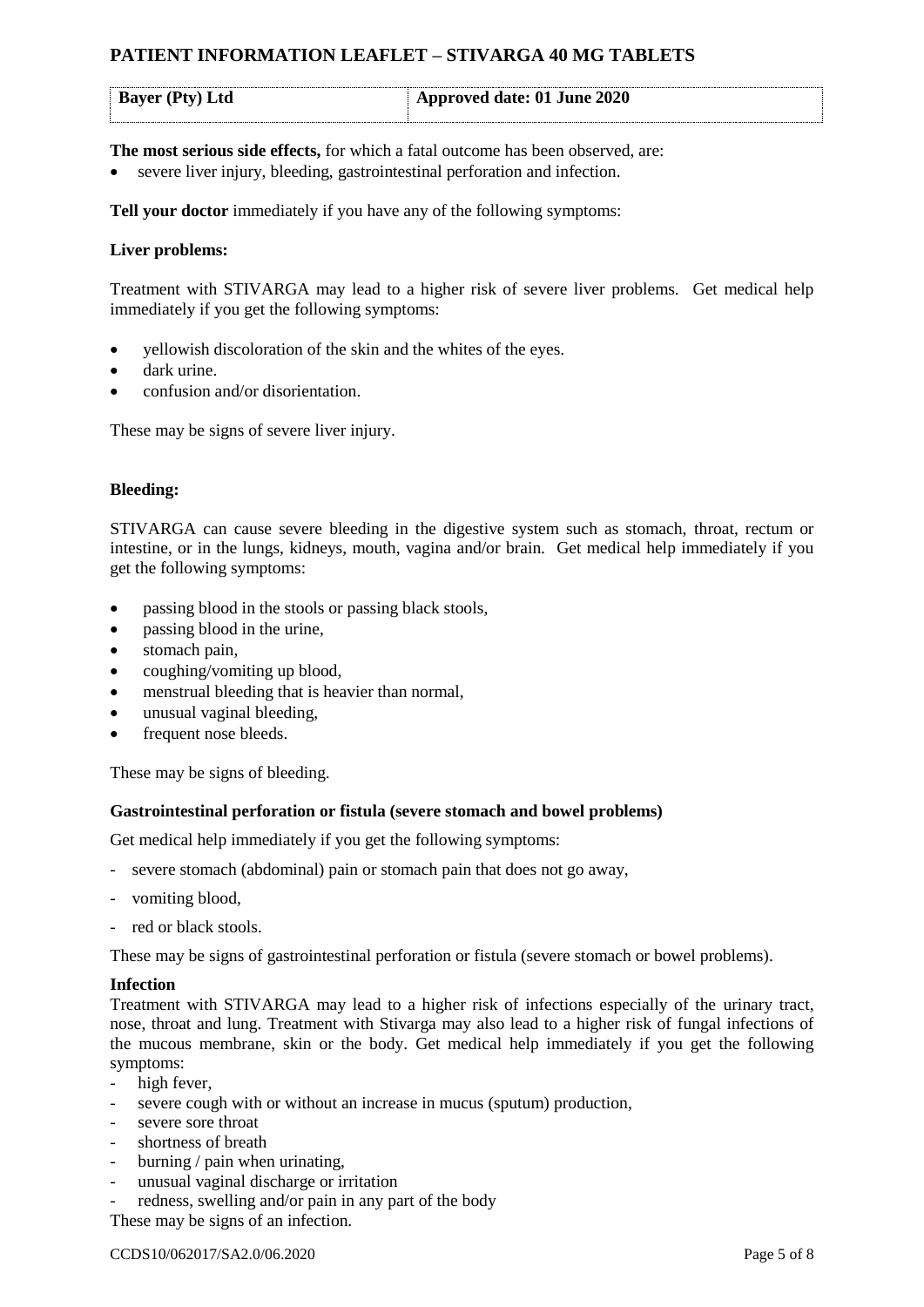| <b>Bayer</b> (Pty) Ltd | Approved date: 01 June 2020 |
|------------------------|-----------------------------|
|                        |                             |

These are all serious side effects. You may need urgent medical attention.

Tell your doctor if notice the following:

#### Frequent side effects:

pain; hand-foot skin reaction (redness, pain, blisters and swelling of the palms of the hands or soles of the feet, thickening of the outer layer of your skin), asthenia/fatigue (weakness, lack of strength and energy, excessive tiredness and unusual sleepiness); diarrhoea (frequent or loose bowel movements); decreased appetite and food intake; hypertension (high blood pressure); infection; thrombocytopenia (reduction in the number of blood platelets, characterized by easy bruising or bleeding); anaemia (reduction in the number of red blood cells); headache; bleeding; stomatitis and/or mucosal inflammation (painful or dry mouth, painful tongue, mouth sores); nausea (feeling sick); vomiting; hyperbilirubinaemia (high blood levels of bilirubin, a substance produced by the liver, your eyes and skin may turn yellow); rash; pain; fever; weight loss; headache; tremor (shaking); taste disorders; gastroesophageal reflux (heartburn); gastroenteritis (infection or irritation of the stomach and intestines); alopecia (hair loss); dry skin; muscle spasms (a sudden, involuntary contraction of a muscle), exfoliative rash (rash with flaking or peeling if the skin).

#### Frequent side effects that may show up in your blood or urine tests:

- increase in transaminases (changes in enzymes produced by the liver, which may indicate that something is wrong with the liver),

- leukopenia (reduction in the number of white blood cells),

- hypothyroidism (decreased activity of the thyroid gland),

- hypokalaemia, hypophosphatemia, hypocalcaemia, hyponatremia and hypomagnesaemia (low levels of potassium, phosphate, calcium, sodium or magnesium in your blood),

- hyperuricaemia (high level of uric acid in the blood),

- proteinuria (protein in the urine),

- increase in amylase and lipase (high levels of certain enzymes involved in digestion),

- abnormal International Normalized Ratio (abnormal blood clotting condition).

### **Less frequent side effects** in patients receiving STIVARGA include:

- hypersensitive reaction (allergic reaction),
- myocardial infarction and ischaemia (heart attack, chest pain),
- hypertensive crisis (severely elevated blood pressure causing headache, confusion, blurry vision, nausea, vomiting, and fits),
- gastrointestinal perforation and fistula (severe stomach problems characterised by frequent or loose bowel movements, dehydration, severe pains in your stomach, fever, chills, nausea or vomiting),
- pancreatitis (inflammation of the pancreas characterized by pain in the area of the stomach, nausea, vomiting and fever),
- severe liver injury (signs are yellowish discolouration of the skin and the whites of the eyes, dark urine, excessive tiredness and unusual sleepiness, nausea or vomiting or loss of appetite, confusion and/or disorientation, bruise easily and/or pain on the right side of your stomach),
- nail disorder (changes to the nail such as ridges and/or splitting),
- erythema multiforme (multiple skin eruptions),
- keratoacanthoma / squamous cell carcinoma of the skin (certain skin cancer),
- reversible posterior leukoencephalopathy syndrome / RPLS (signs are severe and persistent headache, visual disturbances, seizures or altered mental status (such as confusion, memory loss or loss of orientation that is often associated with increased blood pressure),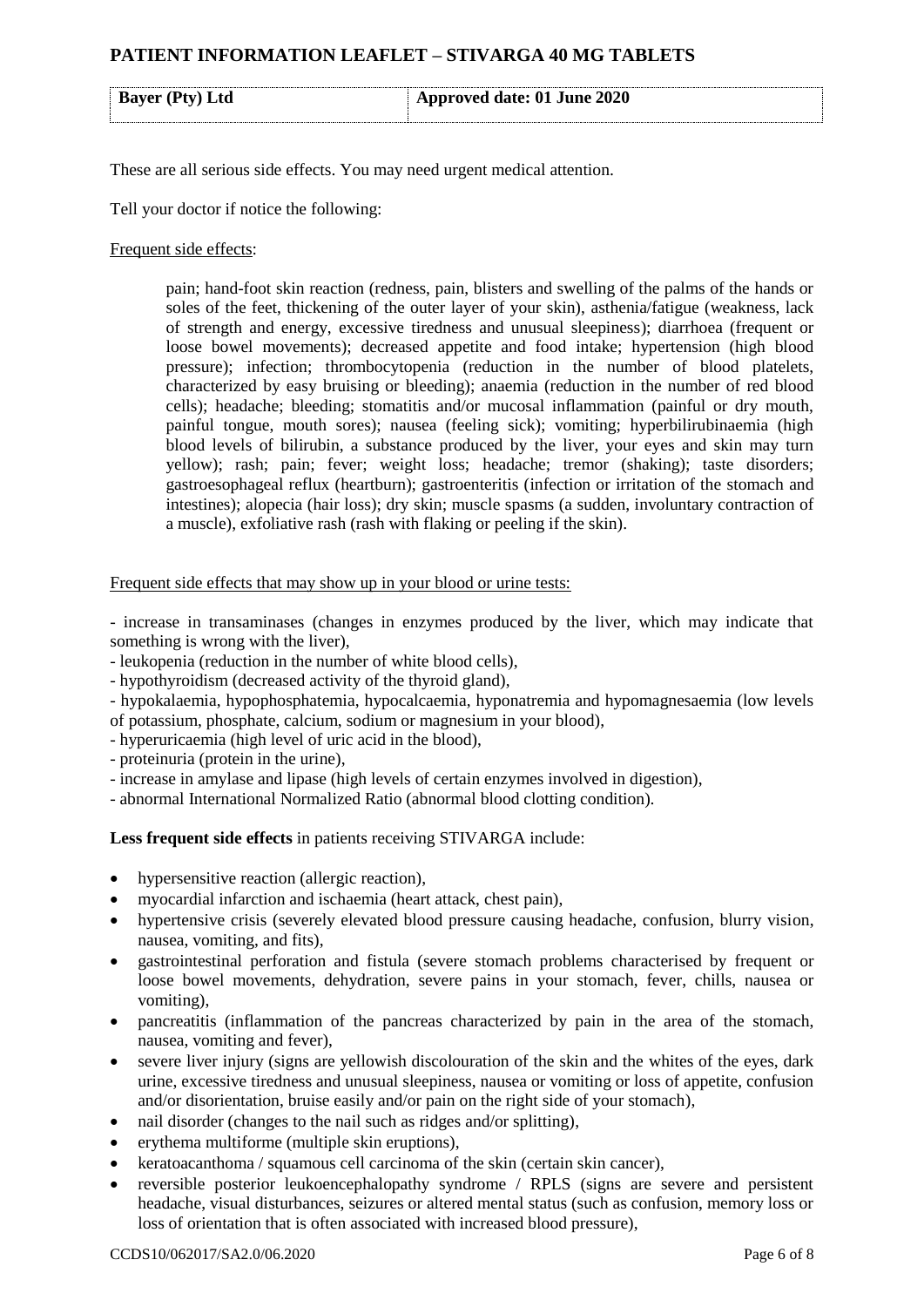| <b>Bayer</b> (Pty) Ltd | Approved date: 01 June 2020 |
|------------------------|-----------------------------|

• Stevens-Johnson syndrome and toxic epidermal necrolysis (serious reactions of the skin and/or mucous membranes which may include painful blisters and fever, including extensive detachment of the skin).

If you notice any side effects not mentioned in this leaflet, please inform your doctor or pharmacist.

## **Reporting of side effects**

If you get side effects, talk to your doctor or pharmacist or nurse. You can also report side effects to SAHPRA via the "**6.04 Adverse Drug Reactions Reporting Form**", found online under SAHPRA's publications: [https://www.sahpra.org.za/Publications/Index/8.](https://www.sahpra.org.za/Publications/Index/8) By reporting side effects, you can help provide more information on the safety of STIVARGA.

## 5. **How to store STIVARGA**

Store all medicines out of reach and sight of children. Store at or below 30 ˚C. Store in the original package in order to protect from moisture.

Keep the bottle tightly closed after first opening and keep the desiccant in the bottle.

Once the bottle is opened the medicine has shown to be stable for 7 weeks. Thereafter, the product is to be discarded.

Do not use after the expiry date stated on the bottle.

Return all unused medicine to your pharmacist. Do not dispose of unused medicine in drains or sewerage systems (e.g. toilets).

### 6. **Contents of the pack and other information**

### **What STIVARGA contains**

The active substance is regorafenib. Each film-coated tablet contains 40 mg regorafenib.

### **The other ingredients are**:

- Tablet core: cellulose microcrystalline, croscarmellose sodium, magnesium stearate, povidone and silica, colloidal anhydrous
- Film coat: iron oxide red (E 172), iron oxide yellow (E 172), lecithin (derived from soy), macrogol, polyvinyl alcohol (partially hydrolyzed), talc and titanium dioxide (E 171)

### **Instructions for use / handling**

Press down the child resistant cap according to instructions on the cap while turning to the left. The desiccant capsule must not be consumed.

### **What STIVARGA looks like and contents of the pack**

STIVARGA 40 mg film-coated tablets are light pink and oval marked with "BAYER" on one side and "40" on the other side.

Each bottle contains 28 film-coated tablets

STIVARGA 40 mg tablets are available in pack containing one bottle or three bottles. Not all pack sizes may be marketed.